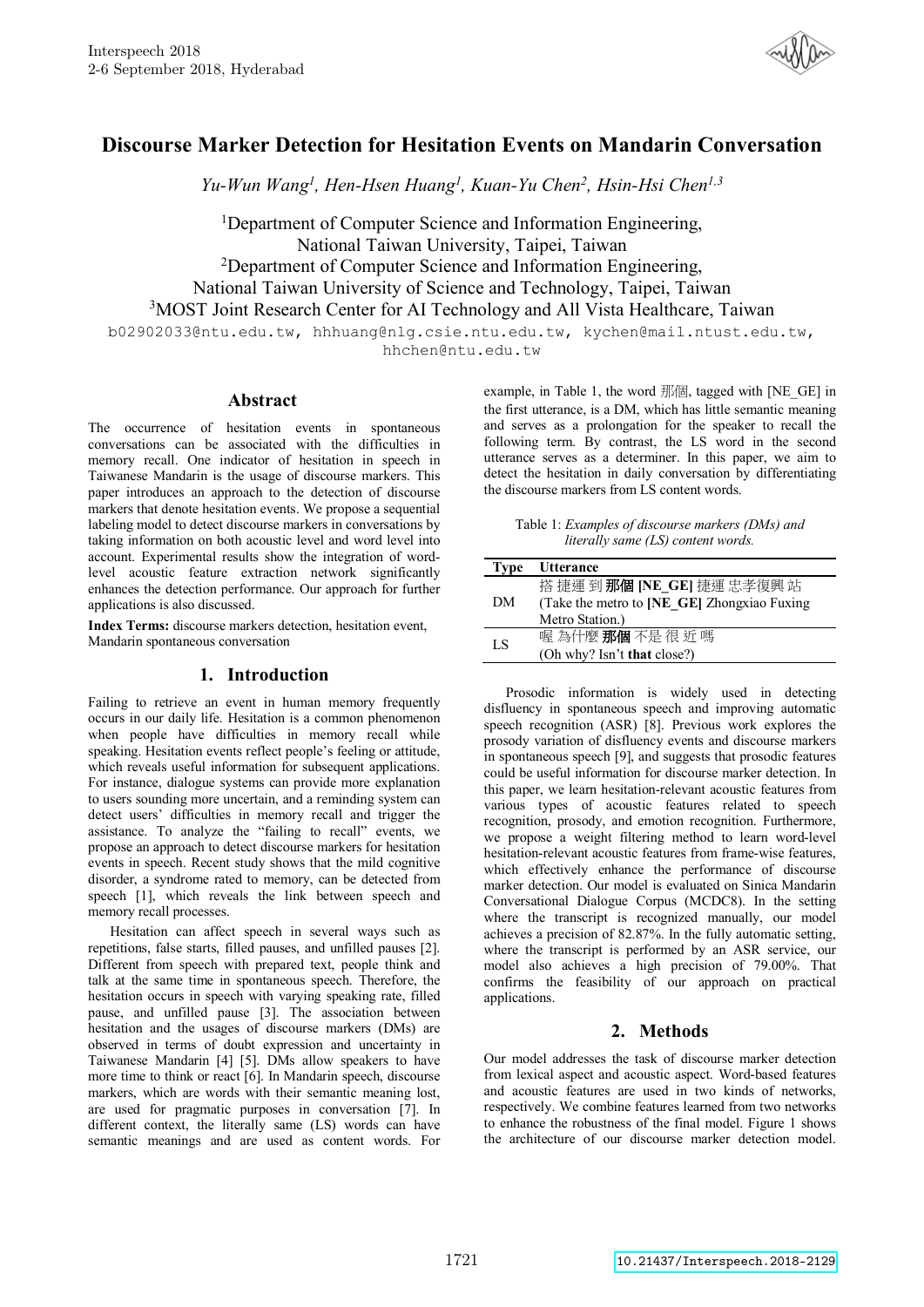Three major components include hesitation-relevant feature extraction network, word sequence labeling network, and the feature combination network for the two aforementioned networks. The first two components and the overall system will be evaluated individually in Section 4.



Figure 1: *Architecture of discourse marker detection model.*

#### **2.1. Word Sequence Labeling Network**

Word sequence labeling network is shown in the right part in Figure 1. We regard discourse marker detection as a sequence labeling task that labels the words served as DM in a transcript. The recurrent neural network (RNN), bidirectional Gated Recurrent Unit (Bi-GRU), and bidirectional Long Short-Term Memory (Bi-LSTM) models are adopted for the task of sequential labeling.

GRU and LSTM show their capacity in modeling longterm dependencies among time steps that is suitable for sequential data like sentences and speech. In contrast to LSTM, GRU is equipped with fewer gates so that it is usually more efficient in training. Bi-GRU and Bi-LSTM learn input features in both directions. At each time step, the prediction is based on the information from both preceding and successive states. This is especially useful for our task since we usually need to read the upcoming words to determine if a word is a discourse marker. Bi-LSTM is also used in disfluency detection [10] and grammatical error detection [11]. Its ability to capture special patterns in text is suitable for this task.

We train Bi-GRU and Bi-LSTM with randomly initialized word embedding as the input layer. The output vectors from two directions are concatenated for prediction or for feature combination.

### **2.2. Hesitation-Relevant Acoustic Feature Extraction**

The hesitation-relevant acoustic feature extraction network is shown in the left part in Figure 1. Both convolutional neural network (CNN) and multi-layer perceptron (MLP) models are tested as the internal neural network. We propose a weight filtering method to combine frame-wise features extracted from CNN or MLP into word-level hesitation-relevant acoustic features.

### *2.2.1. ComParE Feature Set*

We use Computational Paralinguistics Evaluation (ComParE) feature set as the input features for our hesitation-relevant acoustic feature extraction network. ComParE is the baseline acoustic feature set designed for 2013 INTERSPEECH Computational Paralinguistics Challenge [12]. This feature set is also used in filler events detection [13]. The ComParE feature set is extracted by openSMILE tool and includes 141 features such as Mel-Spectrum, Mel-Frequency Cepstral Coefficients (MFCC), energy, zero-crossing rate, and pitch (F0). These features are frame-wise, and we set frame length as 25 microseconds and frame rate as 10 microseconds.

#### *2.2.2. Convolutional Neural Network*

CNN is successfully used in some tasks in speech such as phoneme recognition [14] and emotion recognition [15]. Its local connectivity and weight sharing property allow CNN to exploit the spatial information of signal data. In our model, CNN is employed on ComParE features with one stride. We flatten the output tensors on frame dimension and then pass all vectors to a fully connected layer to obtain the frame-wise feature vectors.

#### *2.2.3. Multi-Layer Perceptron*

MLP is widely adopted in phoneme posterior estimation for ASR. Prior research has also shown the success of MLP on detecting laughter and filler events [13]. In our model, MLP is employed on each frame. Frame-level features of a frame and its neighboring frames in the sliding window are fed into an MLP with 2 hidden layers.

#### *2.2.4. Frame-Level Features to Word-Level Features*

This method learns hesitation-relevant acoustic features for each word from frame-level feature vectors. After frame-wise features are extracted by CNN or MLP, we merge frame-wise feature vectors into word-level feature vectors by applying a weight filter. The weights for each word are learned from all the frame-level feature vectors in the time span of the word. The weights are computed by the procedure as follows.

For each word  $w_i$ , the system refers to the forced alignment result and gets the time span of  $w_i$ . We define the maximum frame sequence length as *T* and write the time span of  $w_i$  as  $s_i$ . The symbol  $s_i$  denotes a vector of length *T.*  $s_{i,t}$  = 1 when time  $t$  is within the time span of  $w_i$ , and otherwise  $s_{i,t} = 0$ . Next, the model computes the weight  $u_{i,t}$  for each frame-wise feature vector  $f_t$  with the formula as follows.

$$
u_{i,t} = v^T \tanh(Wf_t + b) \tag{1}
$$

, where  $W$ ,  $b$ ,  $v$  are the parameters to learn by the model. Then, we apply the time span mask  $s_i$  to zero out frame vectors lying outside the time span, i.e.,  $s_{i,t} = 0$ . A softmax function is applied to let all weights sum to 1. The frame weights are computed with the formula as follows.

$$
a_{i,t} = \frac{\exp(s_{i,t} u_{i,t})}{\sum_{k=1}^{T} \exp(s_{i,k} u_{i,k})}
$$
(2)

Finally, the word-level features vector  $c_i$  of word  $w_i$  is the weighted sum of frame-level feature vectors.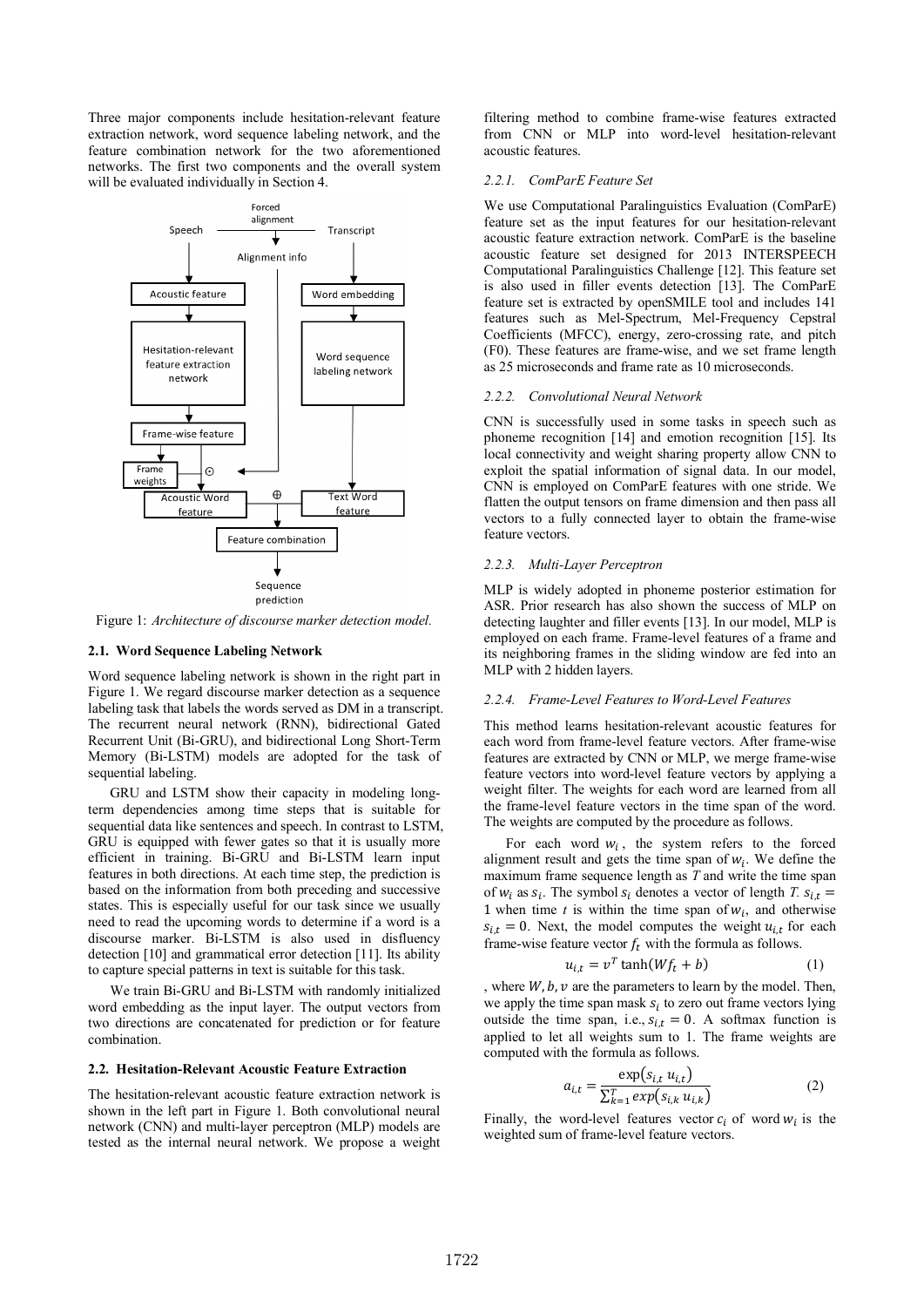$$
c_i = \sum_{t=1}^{T} a_{i,t} f_t \tag{3}
$$

The word-level acoustic feature vectors are used for prediction or for feature combination.

#### 2.3. Network Combination

Word features and word-level acoustic features are concatenated and passed to a fully connected layer with a rectifier to learn feature combination. Finally, the model performs binary prediction on each word with the combined feature. Word sequence labeling network converges much faster than hesitation-relevant feature extraction network does. Thus, we pre-train these two networks separately and train the whole model after then. The loss function is cross entropy. Parameters are trained with 10-fold cross-validation.

## 3. Experimental Setup

### 3.1. Mandarin Conversational Dialogue Corpus

The Sinica Mandarin Conversational Dialogue Corpus (MCDC8) is adopted as the dataset [5]. This corpus consists of eight sets of conversation. Two speakers participated in each conversation. We choose MCDC8 for our task since the conversational data collected in this dataset match our daily life scenario. This corpus is aimed at collecting conversational data that approximates to daily conversation. Speakers can choose and change arbitrary topics during their conversation.

The conversations in MCDC8 are manually transcribed by professional annotators. Special events and word types such as laughter, long pauses, fillers, particles, and discourse markers are also labeled. Table 2 lists the DMs labeled in MCDC8. The LS content words that each DM corresponds to are shown in the right side. The audio sequences are labeled with Inter-Pausing Unit (IPU), and each IPU is segmented into intervals. We use interval as the unit of utterance. There are 15,901 utterances and 93,317 words in total, where 2,000 utterances are used for test and 10% of the rest data are used for validation

Table 2: DMs and the corresponding LS content words in MCDC8.

| DМ             | #              | LS | #    |
|----------------|----------------|----|------|
| NA             | 911            |    |      |
| NE.            | 148            | 那  | 1094 |
| <b>NEI</b>     | 79             |    |      |
| NA GE          | 139            |    |      |
| NE GE          | 237            | 那個 | 316  |
| NEI GE         | 29             |    |      |
| <b>SHE ME</b>  | $\overline{2}$ | 什麼 | 350  |
| <b>SHEN ME</b> | 116            |    |      |
| ZHE GE         | 69             | 這個 | 219  |
| <b>ZHEI GE</b> |                |    |      |

## 3.2. Evaluation

We first show the performance of our model without the error produced by ASR, i.e., the golden transcripts are given.

Our model is evaluated with precision (P), recall (R), and F-score  $(F_1)$ . For a memory recall assisting system, precision is more important than recall since users' conversation would not be interrupted by a lot of false alarm notifications.

## 3.3. Evaluation on ASR Results

To test if our system can be completely automatic without the efforts of human transcription, we further evaluate our models on ASR results. The ASR service, iFLYTECH,<sup>1</sup> is adopted for machine transcribing. The word error rate (WER) of iFLYTECH is 35.15%.

Our model relies on both acoustic and transcript information. In this case, the transcript, however, is based on the output of an ASR system where wrong recognition may occur. In general, there are three types of wrong ASR outcomes: substitution, deletion, and insertion. The ASR system does not always recognize the target words correctly. In this paper, we propose two strategies to deal with this issue.

#### 3.3.1. Strict Strategy

In the strict strategy, substitution and deletion errors occurring on discourse markers are directly counted as prediction error. In other words, wrongly recognized words are regarded as non-discourse-marker. Only the correctly recognized target words are further checked if the prediction for them is correct.

### 3.3.2. Lenient Strategy

It is common that the ASR system confuses the target word with other words with similar sounds. Even if target words are wrongly recognized, it is still possible for the system to predict from their acoustic information or the surrounding words. In the lenient strategy, all predictions are checked if they are correct

## 4. Results and Discussions

Table 3 shows the performance of our models for discourse marker detection on golden transcripts (GT). The baseline model, which is a rule-based one, selects all the words in GT with the lexical forms of DMs. That is, DMs and LS content words are all predicted as DMs. The precision of CNN and MLP is slightly higher than that of the baseline model. Bi-GRU word sequence labeling network outperforms the baseline model and Bi-LSTM.

CNN+Bi-GRU and MLP+Bi-GRU significantly enhance Bi-GRU in terms of precision and F-score. That demonstrates feature vectors learned from our hesitation-relevant acoustic feature extraction network effectively improves the predictions. The recall of the Bi-GRU model is higher than that of the MLP+Bi-GRU model. The reason is that Bi-GRU tends to predict the word as DM when seeing LS because Bi-GRU only depends on transcript information.

|  |  |  |  |  | Table 3: Results of discourse marker detection with GT. |  |  |  |  |
|--|--|--|--|--|---------------------------------------------------------|--|--|--|--|
|--|--|--|--|--|---------------------------------------------------------|--|--|--|--|

| Feature     | Model          | P      | R      | F1     |
|-------------|----------------|--------|--------|--------|
| Text        | Baseline       | 0.5021 | 1.0000 | 0.6685 |
|             | <b>CNN</b>     | 0.5824 | 0.4849 | 0.5292 |
| Acoustic    | MLP            | 0.5598 | 0.5622 | 0.5610 |
| <b>Text</b> | <b>Bi-LSTM</b> | 0.7133 | 0.9613 | 0.8190 |
|             | <b>Bi-GRU</b>  | 0.7174 | 0.9699 | 0.8248 |
| Text and    | CNN+Bi-GRU     | 0.7620 | 0.9484 | 0.8451 |
| Acoustic    | MLP+Bi-GRU     | 0.8287 | 0.9141 | 0.8693 |
|             |                |        |        |        |

 $1$  http://www.xfyun.cn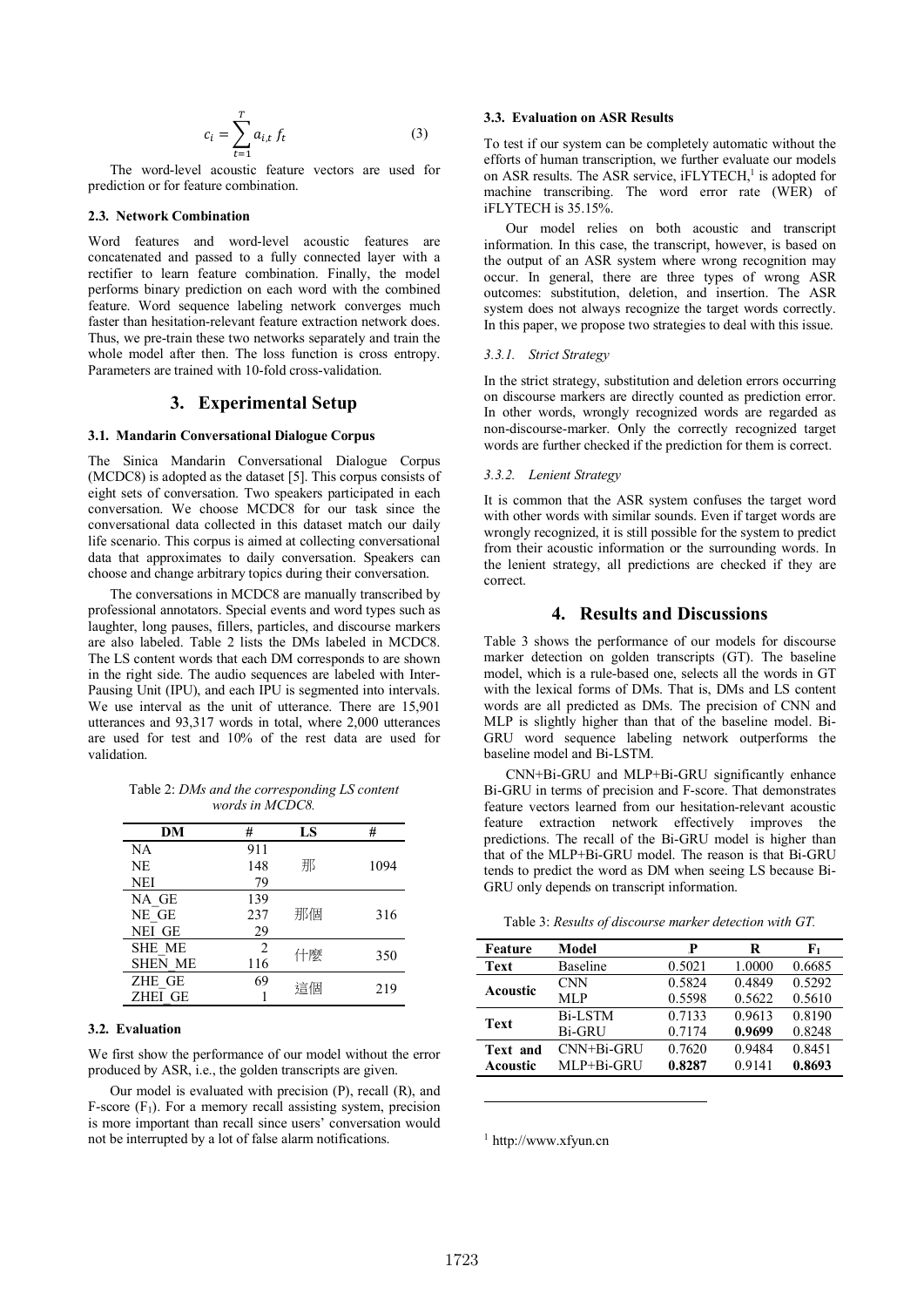In Table 4, we only evaluate on DMs and LS content words to examine if our models can differentiate them. The precision achieved by MLP is better than that achieved by the two models without acoustic information. In addition, Table 5 shows that MLP is good at predicting LS content words, better than Bi-GRU and MLP+Bi-GRU. This result implies MLP is good at differentiating DMs from LS content words based on acoustic information. In other words, the strength of MLP complements Bi-GRU so that the combination of MLP and Bi-GRU enhances the overall performance.

Table 4: *Results on DMs and LS content words.*

| Feature         | Model          | P      | R      | F1     |
|-----------------|----------------|--------|--------|--------|
| Text            | Baseline       | 0.5021 | 1.0000 | 0.6685 |
| <b>Acoustic</b> | <b>CNN</b>     | 0.7533 | 0.4849 | 0.5900 |
|                 | MLP            | 0.7844 | 0.5622 | 0.6550 |
| <b>Text</b>     | <b>Bi-LSTM</b> | 0.7179 | 0.9613 | 0.8220 |
|                 | <b>Bi-GRU</b>  | 0.7313 | 0.9699 | 0.8339 |
| Text<br>and     | $CNN+Bi-GRIJ$  | 0.7727 | 0.9484 | 0.8516 |
| Acoustic        | MLP+Bi-GRU     | 0.8320 | 0.9141 | 0.8711 |

Table 5: *Recall on DMs and LS content words.*

|            | DМ     | LS     |
|------------|--------|--------|
| MLP        | 0.5622 | 0.8441 |
| Bi-GRU     | 0.9699 | 0.6406 |
| MLP+Bi-GRU | 0.9141 | 0.1861 |

We perform McNemar's statistical significance test on two combination networks and Bi-GRU respectively. No matter which MLP or CNN is used, the addition of acoustic features extraction network significantly enhances the performance ( $p < 0.001$  and  $p < 0.05$ ). In Table 3 and Table 4, the recall achieved by  $CNN+Bi-GRU$  is higher than that by MLP+Bi-GRU. Its characteristic is probably different from MLP+Bi-GRU, so we also perform significance test on MLP+Bi-GRU and CNN+Bi-GRU. The p-value shows that these two models are significantly different ( $p < 0.02$ ). If the system is used for recall assistance, MLP+Bi-GRU is the better choice due to the lower rate of false alarms. If we use the system for study purposes, CNN+Bi-GRU are recommended for capturing as much events as possible.

Table 6: *Recall of MLP+Bi-GRU on different DMs.*

| DM             | Recall |
|----------------|--------|
| NA             | 0.9821 |
| NE.            | 1.0000 |
| <b>NEI</b>     | 1.0000 |
| NA GE          | 0.9047 |
| NE GE          | 0.7894 |
| NEI GE         | 0.8333 |
| <b>SHEN ME</b> | 0.8333 |
| ZHE GE         | 0.5454 |

Table 6 shows the result for each DM detected by the MLP+Bi-GRU model. The discourse markers NE GE and ZHE\_GE are most difficult to detect. We further evaluate the detection results under the fully automatic condition. Table 7 shows the results of our model with the strict strategy. The performance drops drastically on all models, especially for recall. The recall achieved by the baseline model shows that only 40.77% of DMs are recognized by ASR. The models with only transcript information are highly affected by the errors of ASR. On the other hand, MLP+Bi-GRU can still achieve a precision of 79.00%, very close to the precision 82.87% achieved by the same model given golden transcripts in spite of the 35.15% WER of the ASR service.

Table 7: *Detection performance using ASR results with the strict strategy.*

| Feature         | Model          | P      | R      | ${\bf F_1}$ |
|-----------------|----------------|--------|--------|-------------|
| <b>Text</b>     | Baseline       | 0.4545 | 0.4077 | 0.3613      |
| Acoustic        | <b>CNN</b>     | 0.6590 | 0.2489 | 0.3613      |
|                 | MLP            | 0.5688 | 0.2660 | 0.3625      |
| <b>Text</b>     | <b>Bi-LSTM</b> | 0.6854 | 0 3648 | 0.4761      |
|                 | <b>Bi-GRU</b>  | 0.6800 | 0.3648 | 0.4748      |
| <b>Text and</b> | CNN+Bi-GRU     | 0.7166 | 0.3690 | 0.4872      |
| Acoustic        | MLP+Bi-GRU     | 0.7900 | 0.3390 | 0.4744      |

Table 8 shows the results under fully automatic condition using the lenient strategy. The recall is expected to increase. However, the noise made by ASR has a strong impact on precision. For the text prediction model, the increase on recall is limited. Nonetheless, the recalls of both models with only acoustic features significantly increase. That verifies the capacity of our feature extraction network for learning hesitation-relevant features. The McNemar's test on the ASR results with the lenient strategy also confirms the capacity of acoustic feature extraction network to improve the performance ( $p < 0.02$ ).

Table 8: *Detection performance using ASR results with the lenient strategy.*

| Feature         | Model          | P      | R      | ${\bf F_1}$ |
|-----------------|----------------|--------|--------|-------------|
| <b>Text</b>     | Baseline       | 0.4545 | 0.4077 | 0.3613      |
| <b>Acoustic</b> | <b>CNN</b>     | 0.5606 | 0.3175 | 0.4054      |
|                 | ML P           | 0.4857 | 0.3648 | 0.4166      |
| <b>Text</b>     | <b>Bi-LSTM</b> | 0.5056 | 0.3862 | 04379       |
|                 | <b>Bi-GRU</b>  | 0.5084 | 0.3862 | 0.4390      |
| Text and        | CNN+Bi-GRU     | 0.5443 | 0.3948 | 0.4577      |
| Acoustic        | MLP+Bi-GRU     | 0.5931 | 0.3690 | 0.4550      |

## **5. Conclusions**

We propose an approach to discourse marker detection in Mandarin conversation for hesitation events using both word features and acoustic features. The experiments show that our method successfully extracts hesitation-relevant information from audio sequence. We explore the complementary characteristics of the acoustic features and the transcript features, and confirm the combination of acoustic and transcript information significantly enhances the overall performance. Our model achieves a precision of 0.79 under the fully automatic condition. That shows its feasibility for subsequent applications such as memory recall assistance.

## **6. Acknowledgements**

This research was partially supported by Ministry of Science and Technology, Taiwan, under grants MOST-107-2634-F-002-019, MOST-107-2634-F-002-011 and MOST-106-2923- E-002-012-MY3.